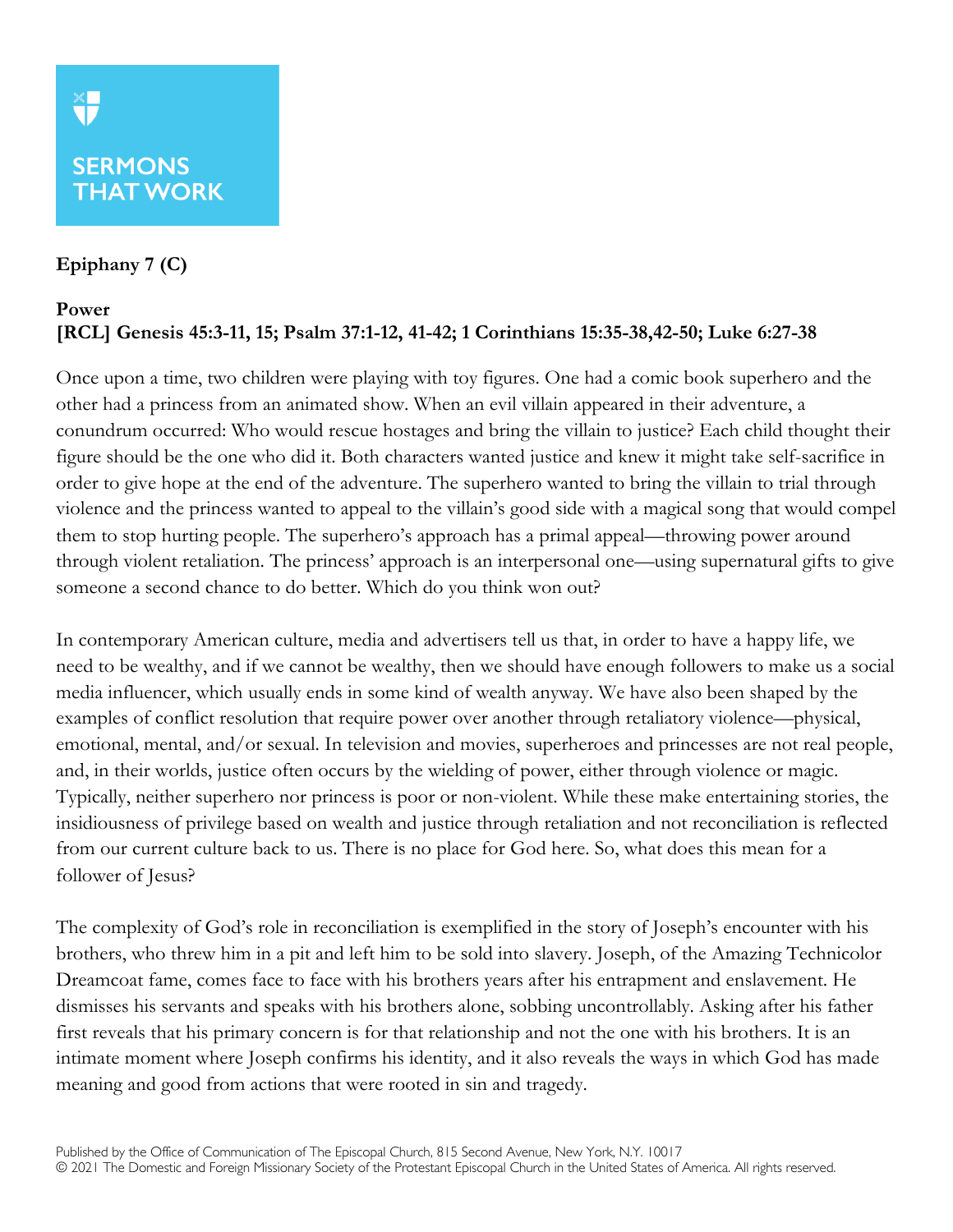Human nature being what it is, the brothers do not know what to make of Joseph's behavior. As shock ebbs away, they are overwhelmed and amazed that this person who they wronged is not sending them away or executing them. After all, that is what they likely would have done if their roles were reversed. Reconciliation is a process instead of immediate: Joseph tries to make their relationship more equal by dismissing the servants so he could speak freely in Hebrew with his brothers, but he still speaks from a place of power and dominance because of his station in Pharoah's household. He tries to show that what God has done in his life is independent of everything that had happened between them and that now, Joseph can show how God's concern for life is for everyone, not just him. None of this works immediately on the brothers. They are simply too unsure of what is happening to trust what Joseph is telling them. Full reconciliation occurs later in Joseph's story, which we do not get to witness today.

No matter which time period we are in, reconciliation is a process and can take many forms. Many people believe reconciliation means going back to being the way you were or forgetting what happened and moving forward from there. In a world of violence, reconciliation can only come after an attack and must be desired by both parties - if it happens at all. Better yet, is there a way to avoid needing to reconcile in the first place? Jesus speaks of a different way of responding when facing violence to the heart, body, and/or spirit. There is no Christian justification for vengeance and retaliation. While some early Christians were soldiers, it was not encouraged because the Roman religion that was tied to serving in the military was seen as idolatrous. Furthermore, killing another human being was wrong on principle. Jesus taking away Peter's sword at Gethsemane was one of the compelling arguments for the latter.

Today's Gospel challenges the disciples and us to think beyond the culture of violence in which they lived. Luke is writing to the communities of Gentile Christians in Rome, Greece, and Asia Minor. A question for this community was: Could they be both Christians and good citizens of the empire in which they lived? Systems of ethical teachings circulated widely throughout Greco-Roman and Jewish societies during Jesus' life and the first centuries of early Christian tradition. Luke's theme of discipleship is clear and has Jesus going even beyond the ethical standards of the day. Both then and now, Jesus' instructions about accumulating wealth and possessions and responding to hostility can sound weak or simple. However, when we dig deeper into what Jesus is teaching, there is nothing passive about his aggressive commitment to non-violence and his repudiation of using wealth and privilege as power over others.

How often in our lives do we feel powerless when we are up against wealth, privilege, and violence? Jesus' teaching is radical because he invites us into a very active and power-full response to these things. As disciples, we are not asked to roll over and accept violence; instead, Jesus lists the ways we may be attacked and then tells us to actively do something additional, something that those who oppose us do not expect. Non-violent action directly combats the dark underbelly of materialism and hostility. This has been proven effective in large and small ways. The website stopbullying.gov says that if we are faced with bullying in schools and in public places, being an *upstander*—someone who intervenes, interrupts, or says something to stop the activity—instead of a *bystander*—someone who watches and does nothing—significantly curtails bullying. The life of the late Archbishop Desmond Tutu also showed us numerous examples of non